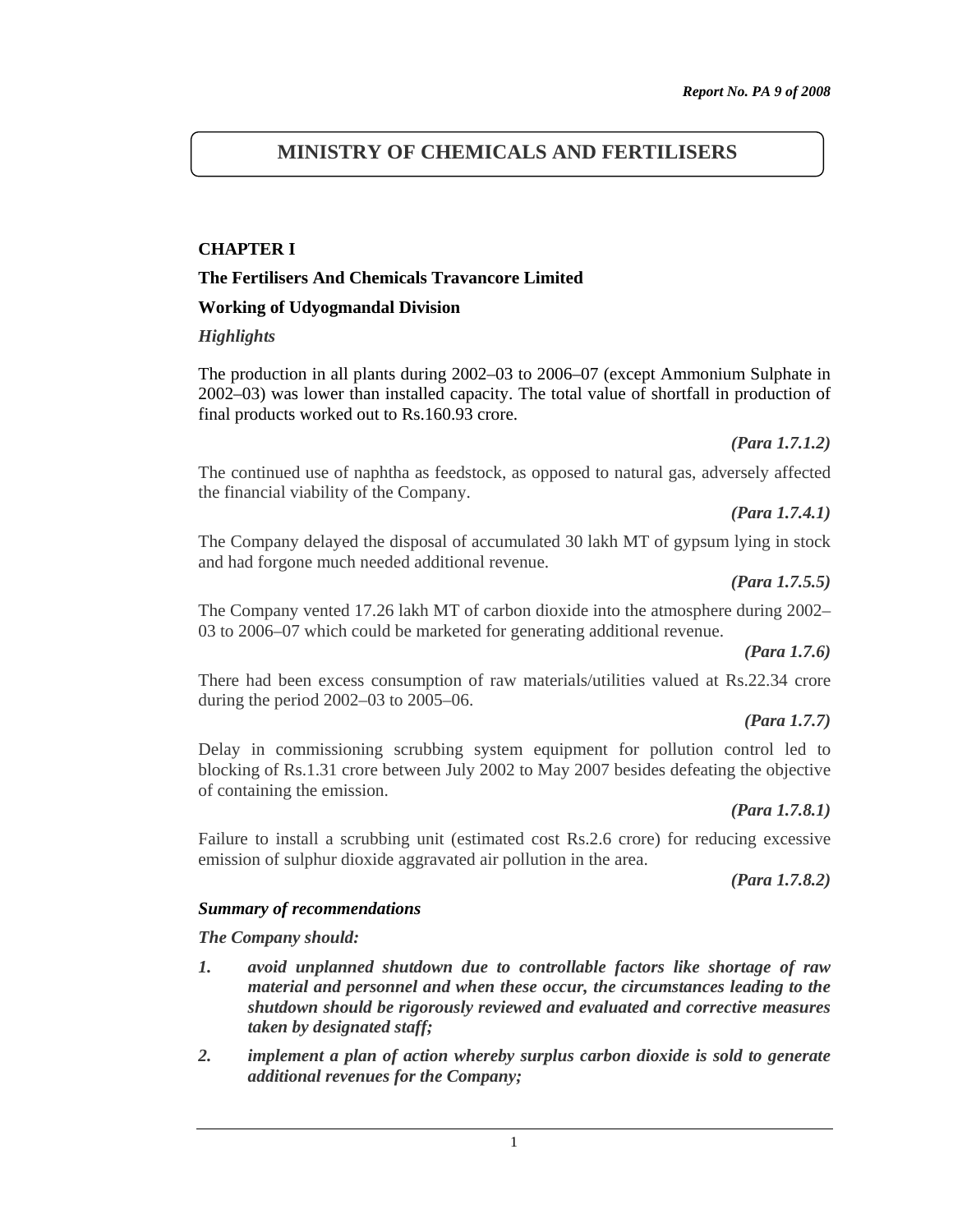- *3. implement a time bound action plan to reduce excess consumption of raw materials and utilities, establish procedures and define staff responsibilities to monitor the implementation; and*
- *4. ensure that factors contributing to pollution are controlled and take corrective action in a time bound manner.*

#### *1.1 Introduction*

The Fertilisers And Chemicals Travancore Limited (Company) was incorporated in September 1943 as a public limited company. It commenced production in 1947, became a Government company in 1960 and the Government of India (GOI) became the major stakeholder in 1962. The authorised share capital of the Company was Rs.1,000 crore and out of paid up capital of Rs.647.07 crore as of 31 March 2007, Rs.637.77 crore was held by GOI.

The Company's production facilities are located at two places, *viz.,* Udyogamandal and Ambalamedu in Kochi (Cochin). Fertilisers like Ammonium Phosphate, intermediary products like Ammonia<sup>1</sup>, Sulphuric Acid and Phosphoric Acid were produced at both locations. Caprolactam, an industrial petrochemical, is manufactured by 50000 Ton *per* annum (TPA) Caprolactam plant at Petrochemical Division at Udyogamandal since 1990- 91.

Commercial production in Udyogamandal Division commenced in 1947 for producing Ammonium Sulphate with an installed capacity of 50000 TPA. Subsequently, plants for manufacturing Ammonia, Phosphoric Acid and Sulphuric Acid were set up between 1960 and 1973 as part of expansion and various backward integration programmes.

The Company also established a design and consultancy wing i.e., FACT Engineering and Design Organisation (FEDO) and an equipment fabrication division known as FACT Engineering Works (FEW) in 1965-66.

The Company's product line included 16 intermediary and final products. As of 31 March 2007 the Udyogamandal Division, however, manufactured only Ammonium Phosphate and Ammonium Sulphate as final products and Ammonia, Sulphuric Acid, and Phosphoric Acid as intermediates.

The main Plants in Udyogamandal Division and their capacities as on 31 March 2007 are detailed below:

|                                                            |                        | ('000 Ton)                                 |
|------------------------------------------------------------|------------------------|--------------------------------------------|
| <b>Plant</b>                                               | <b>Annual Capacity</b> | <b>Actual production</b><br>in $2006 - 07$ |
| Ammonium Sulphate $(682 \text{ TPD}^2)$                    | 225.00                 | 183.49                                     |
| Sulphuric Acid (Two plants of 550 TPD and 600 TPD)         | 379.50                 | 296.77                                     |
| Phosphoric Acid (100 TPD)                                  | 33.00                  | 0.51                                       |
| Ammonia (990 TPD including 90 TPD Synthesis Gas)           | 326.70                 | 257.18                                     |
| Ammonium Phosphate (Two plants of 300 TPD and 150)<br>TPD) | 148.50                 | 147.10                                     |

#### **Table:1.1**

 $\overline{a}$ 

<sup>&</sup>lt;sup>1</sup> Ammonia production in Kochi Division (Ambalamedu) discontinued since February 2003.

*<sup>2</sup> Tons per day*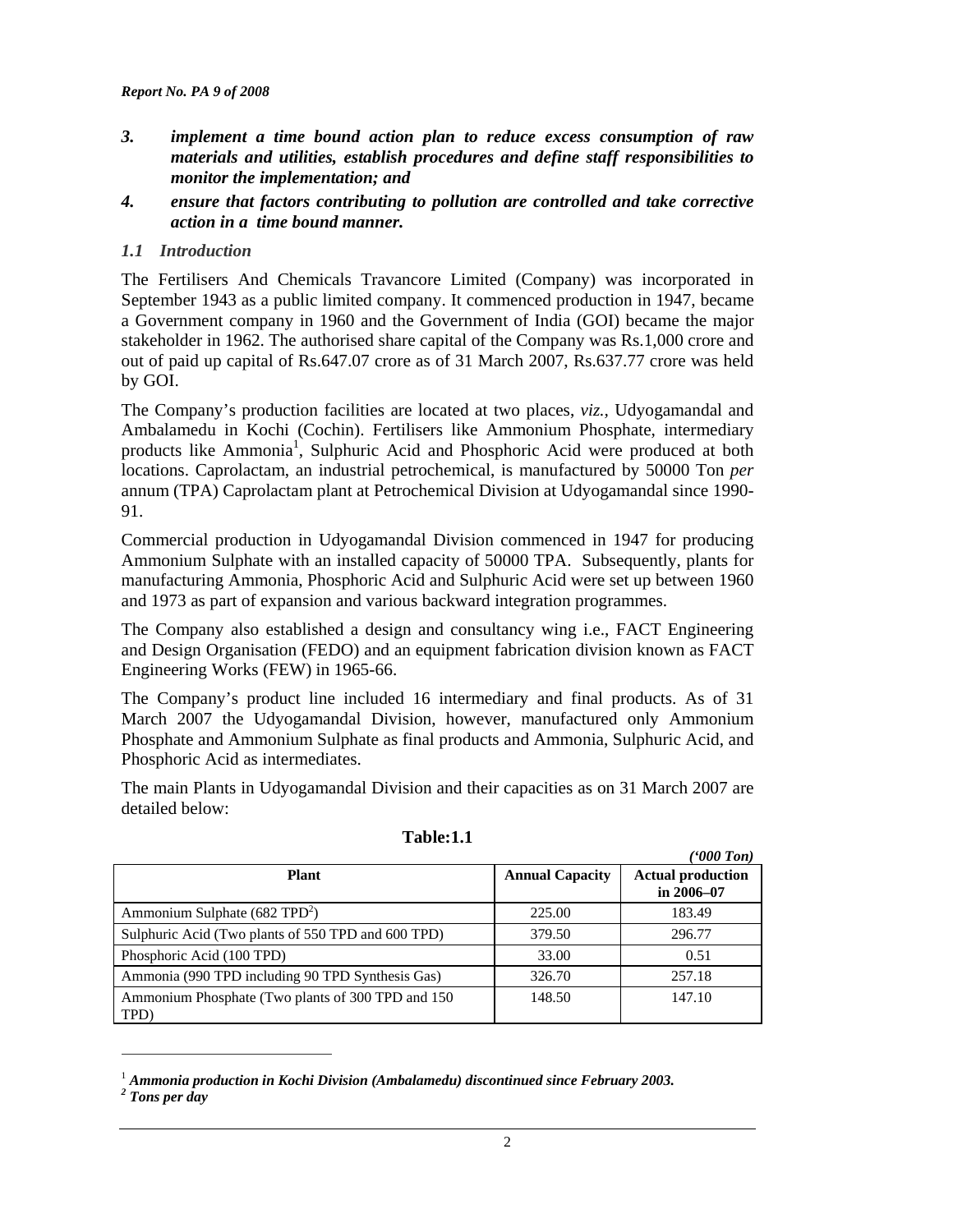# *1.1.1 Products and inputs*

A brief description of the inputs required in various plants of Udyogamandal Division and the products/intermediates manufactured is given below:

## *(i) Ammonium Phosphate*

Ammonia, Phosphoric Acid and Sulphuric Acid are fed to a reactor that is agitated. The neutralised product, in slurry form, is passed through a rotary drier for solidification as Ammonium Phosphate.

## *(ii) Ammonium Sulphate*

Ammonia and Synthesis Gas (mixture of Carbon Dioxide and Hydrogen) from Ammonia plant and Sulphur Dioxide and super-concentrated Sulphuric Acid (Oleum) from Sulphuric Acid plant are transferred to the Petrochemical Division of the Company for production of Caprolactam. For each Ton of Caprolactam produced, about 4.5 Ton of Ammonium Sulphate solutions are formed, which are concentrated to form solid crystals.

### *(iii) Ammonia*

Ammonia is manufactured from Hydrogen (obtained from Naphtha and Steam) and Nitrogen (obtained from air). For every Ton of Ammonia produced, 1.53 Ton of Carbon Dioxide gas is generated as a by-product.

## *(iv) Sulphuric Acid*

Sulphuric Acid is formed by burning molten and filtered Sulphur with dry air. During the process, Sulphur dioxide and steam are generated. The Sulphur dioxide thus formed is converted to Sulphur Trioxide with catalyst and then dissolved in water/acid to form Sulphuric Acid.

## *(v) Phosphoric Acid*

Phosphoric Acid is manufactured as a result of the reaction of Rock Phosphate with Sulphuric Acid. Production of every Ton of Phosphoric Acid leaves four to five Ton of Gypsum as a by-product.

### *(vi) Furnace oil and Steam*

Furnace oil is utilised for production of steam, which in turn is used for producing captive power and for drying fertilisers.

## *1.2 Financial performance*

*1.2.1* The financial performance of the Company and the Udyogamandal Division during 2002–03 to 2006-07 is given below: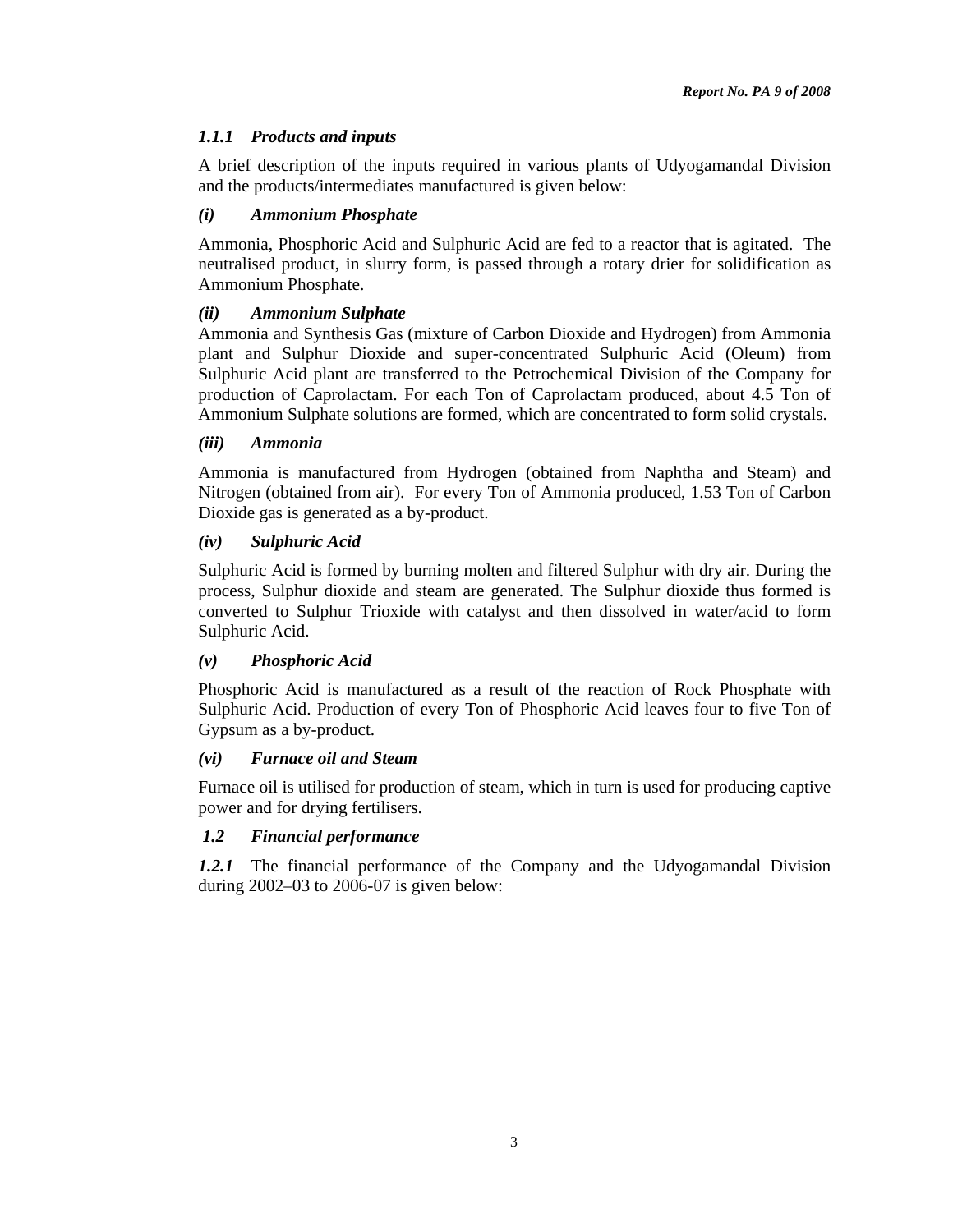|             |                   | $(Rs.in \, crore)$          |                                   |                 |
|-------------|-------------------|-----------------------------|-----------------------------------|-----------------|
| Year        | Company           |                             | <b>Udyogamandal Division</b>      |                 |
|             | Profit/<br>(Loss) | <b>Cumulative</b><br>(Loss) | <b>Operating</b><br>Profit/(Loss) | Profit / (Loss) |
| (1)         | (2)               | (3)                         | (4)                               | (5)             |
| $2002 - 03$ | (200)             | (138)                       | (200.27)                          | (83.61)         |
| $2003 - 04$ | (167)             | (306)                       | (167.14)                          | (82.36)         |
| $2004 - 05$ | (168)             | (506)                       | (132.96)                          | (67.28)         |
| $2005 - 06$ | 236               | (270)                       | (118.74)                          | (71.53)         |
| 2006-07     | (125)             | (395)                       | (127.74)                          | (89.76)         |

**Table:1.2** 

The Company, which reported profits from 1983–84 to 1997–98, started incurring losses from 1998–99 due to various factors including borrowing costs for setting up 900 Ton *per day* (TPD) Ammonia Plant at Udyogamandal, steep rise in input prices like Naphtha and Furnace oil, unremunerative realisation from sales, non-operation of plant at higher capacity owing to liquidity crunch, non-availability of alternative feedstock and increase in the prices of other raw materials.

*1.2.2* The GOI sanctioned financial assistance of Rs.226.88 crore in 2001–02 and Rs.87.80 crore in 2002–03 to the Company by waiver of outstanding interest on GOI loan. In April 2006, GOI approved a financial relief package of Rs.670.37 crore effective from 31 March 2005. Consequently, the Company reported a net profit of Rs.235.66 crore in 2005–06. It, however, recorded a loss of Rs.124.73 crore in 2006–07.

## *1.3 Scope of audit and Audit criteria*

The Performance Audit covered the working of the Udyogamandal Division (Division) for the period 2002–03 to 2006–07, with reference to installed capacity, plants' performance data, technical reports, production targets, directives and policies of the Company, agenda notes and minutes of meetings of Board of Directors, annual reports, *etc*.

# *1.4 Audit objectives*

The performance audit was conducted to assess:

- the performance of the plants in the Division with reference to their installed capacities;
- the implementation of action plan for performance improvement;
- the impact of the pricing policy including subsidy on the Company's operations;
- the consumption of material with reference to norms and identify excess consumption leading to losses; and
- compliance with environmental regulations with regard to pollution control, energy conservation, *etc*.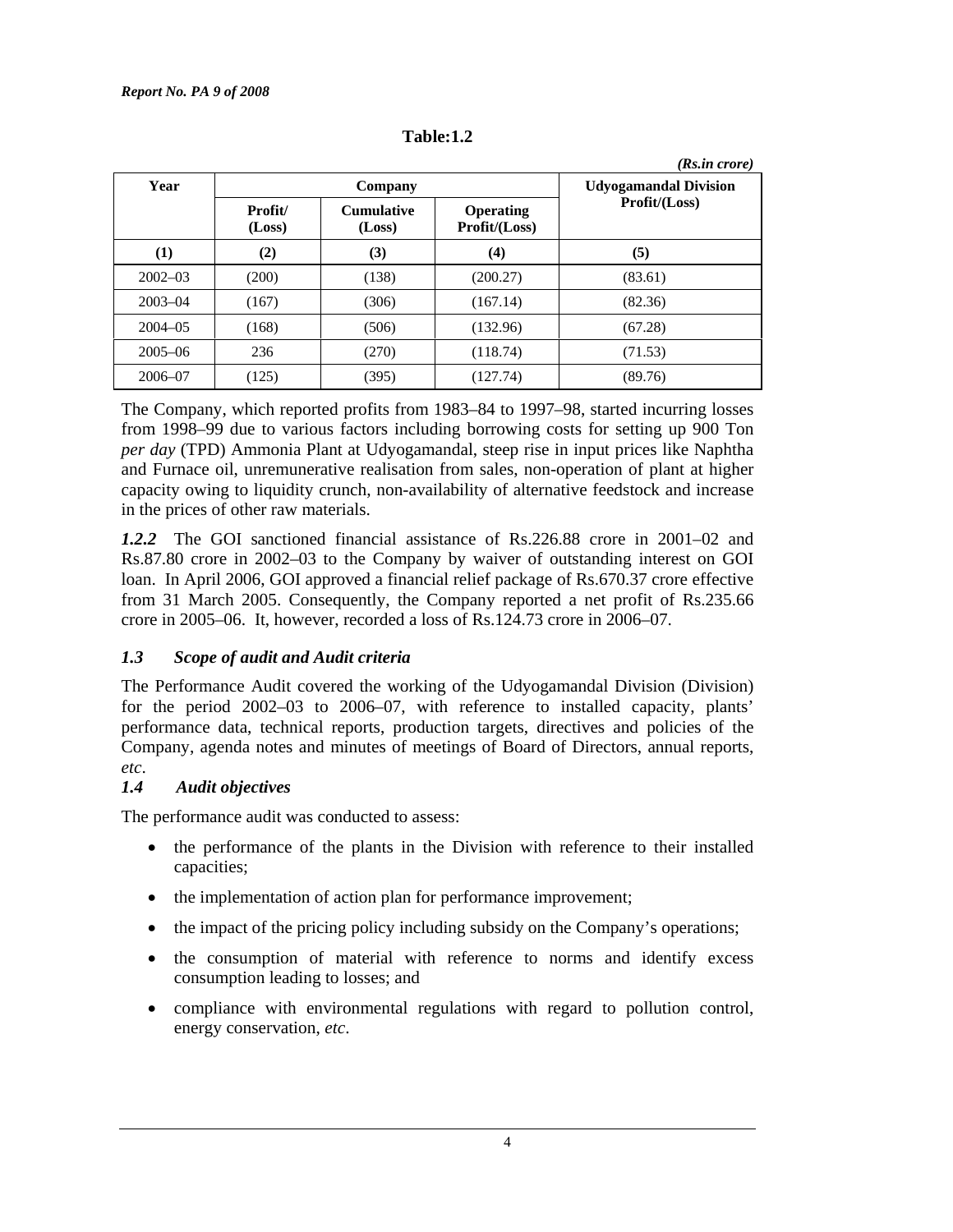### *1.5 Audit methodology*

The Report was prepared based on a review of relevant agenda notes and board minutes, annual plant reports, cost audit reports and financial statements, technical reports, production reports, energy audit reports, industry journals/bulletins, discussions with various levels of Management and other relevant information. Entry and exit meetings were also held with the Management.

#### *1.6 Acknowledgement*

The cooperation and assistance extended by the Company Management and staff, at all levels, is acknowledged.

#### *1.7 Audit findings*

The main reasons for the losses of the Division were high cost of Naphtha as feedstock, impact of changes in fertiliser pricing policies and higher cost of production. The Division was also adversely affected by increases in prices of Sulphur and Rock Phosphate apart from the fact that its plants were old and less efficient.

### *1.7.1 Capacity utilisation*

 $\overline{a}$ 

*1.7.1.1* The details of installed capacity, targeted production and actual production in respect of various Plants in the Division during 2002-03 to 2006-07 are given in *Annexure I*.

*1.7.1.2* The production in all plants (except Ammonium Phosphate in 2002-03) during 2002-03 to 2006-07 was lower than installed capacity. While actual production to installed capacity generally was at about 80 *per cent* in the plants, it was 2 to 47 *per cent* in Phosphoric Acid plant. Shortfall in production of final products was to the extent of 1.95 lakh MT of Ammonium Sulphate and 57955 MT of Ammonium Phosphate. The total value of shortfall in production of final products worked out to Rs.160.93 crore. To meet the shortfall in production, the Company procured 2.16 lakh MT of Sulphuric Acid at a cost of Rs.36.74 crore during 2002–03 to 2006–07. Shortfall in production of Phosphoric Acid was met by import of 21313 MT at a cost of Rs.39.48 crore and through indigenous procurement of 87540 MT at a cost of Rs.168.87 crore for use in the Division during 2002–03 to 2006–07.

Shortfall in production was due to lower stream days<sup>3</sup> actually achieved as compared to the stream days designed (*Annexure II)***.** The percentage of stream days to the stream days as per design was about 65 *per cent* in all plants except in Phosphoric Acid plant where it was 2 to 47 *per cent* during the five-year period. The reasons were mainly nonmaintenance of plant and machinery, equipment failure, shortage of raw materials, electrical and operational faults, shortage of personnel, shortage of lorries and packing bags.

The Management stated (September 2007) that the achievement of Ammonium Phosphate was close to installed capacity in all the years except 2004-05. It attributed the shortfall in production to shortage of raw materials caused by financial crunch.

*<sup>3</sup> Stream days – the days on which the plant concerned was operated.* 

*Stream days designed – maximum number of days for which a plant can be operated in a year.*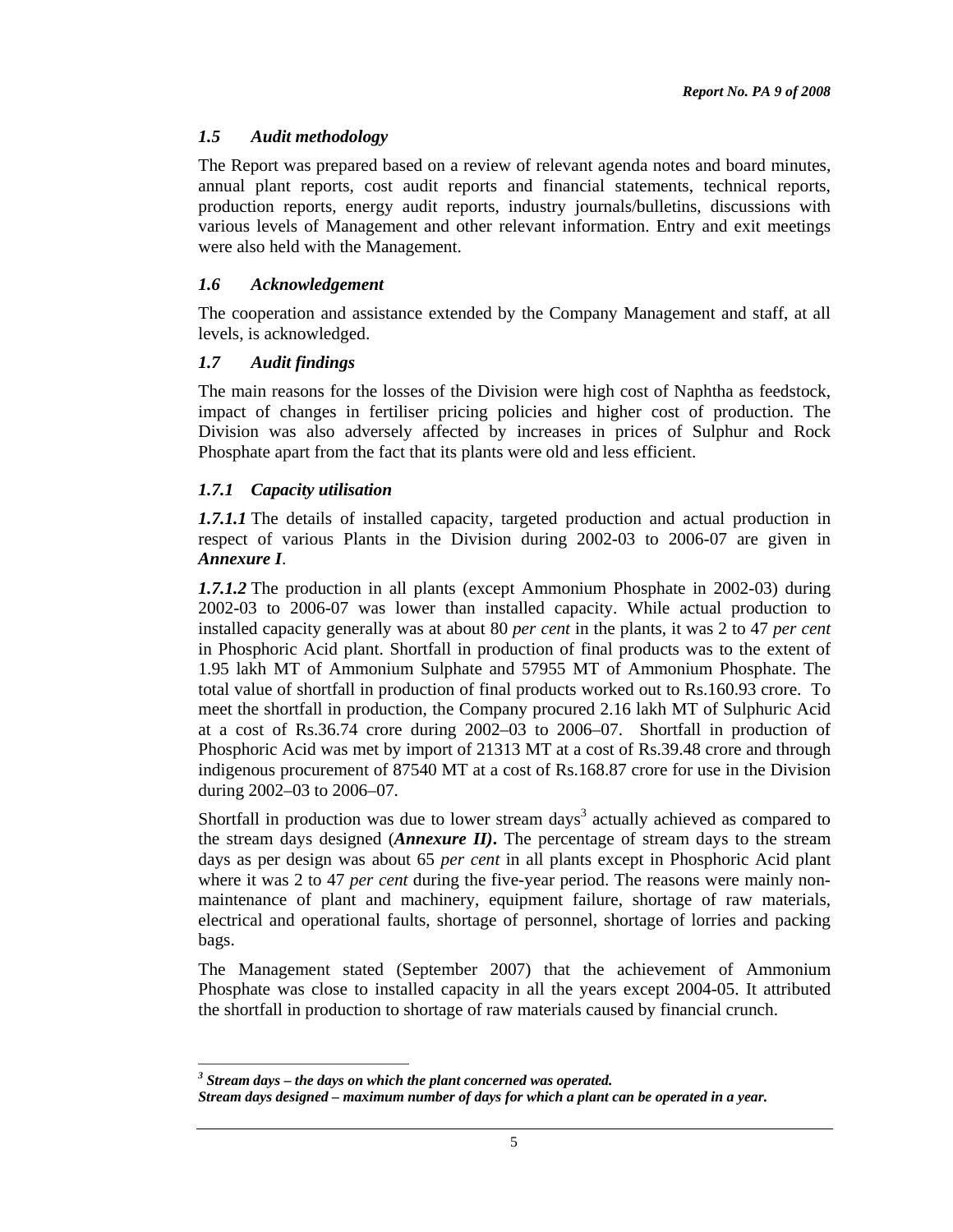### *Recommendation No. 1.1*

*The Company should avoid unplanned shutdown due to controllable factors like shortage of raw material and personnel and when these occur, the circumstances leading to the shutdown should be rigorously reviewed and evaluated and corrective measures taken by designated staff.* 

## *1.7.2 Fertilser pricing policy*

In 1992-93, GOI decontrolled the price of Phosphatic (P) and Potassic (K) fertilsers and introduced an *ad-hoc* price control scheme. Under the new scheme a maximum retail price (MRP) was fixed and a concession was allowed to manufacturers to off set the difference between the standard cost of sales and the MRP. The Scheme provided for concession to fertilizer companies manufacturing Ammonium Phosphate based on nutrient contents of Phosphate and Nitrogen.

Some fertilizer companies use natural gas as feedstock while others use either furnace oil or naphtha. The Company uses naphtha as feedstock. The Tariff Commission assessed in 2004–05 that cost of nutrient Nitrogen (N) was higher in the Company in comparison to other companies using naphtha as feedstock. Similarly, the production cost of ingredient Potash 'P' was also higher.

Since there was no source of either gas or Liquified Natural Gas (LNG), naphtha remained the only available feedstock in Kerala and imported ammonia could be used only after certain modifications were carried out at the ammonia handling and tank facilities at Cochin Port. The modifications, however, were completed by the Company only in September 2006 and after obtaining financial assistance from GOI and commenced importing ammonia only from December 2006. The Company took seven years and six years, respectively to carry out the modification work to enable operations at low load<sup>4</sup> and facilitate storage and handling facilities for import of Ammonia. As regards the high production cost of ingredient Phosphate, the Company stated that the consumption ratios of its old phosphoric acid plant were high. The Company also stated that increase in cost of nutrient contents of Nitrogen was unavoidable since the cost of naphtha was higher than that of other feedstock.

### *1.7.3 Effect of decontrol of Ammonium Sulphate*

*1.7.3.1* When the Company commissioned its caprolactam plant in 1991 it chose a manufacturing process that maximised the generation of Ammonium Sulphate (4.5 ton Ammonium Sulphate for every ton of caprolactam). This was beneficial since Ammonium Sulphate was a controlled product and qualified for subsidy at that point of time. With the decontrol of Ammonium Sulphate in 1994, the production of Ammonium Sulphate as a co-product of caprolactam was no longer beneficial to the Company. However, the Company had to continue to process Ammonium Sulphate solution generated from caprolactam plant. The cost of Ammonium Sulphate solution during 2006–07 was Rs.7,733 *per* MT whereas the sales realisation from Ammonium Sulphate was Rs.7,156 *per* MT.

 $\overline{a}$ *<sup>4</sup> Low load operation of the front end of the Ammonia Plant is to produce synthesis gas and carbon dioxide but without producing Ammonia to meet requirement of its Caprolactam plant. This would enable consumption of imported ammonia whenever available at a lower price as compared to captive production.*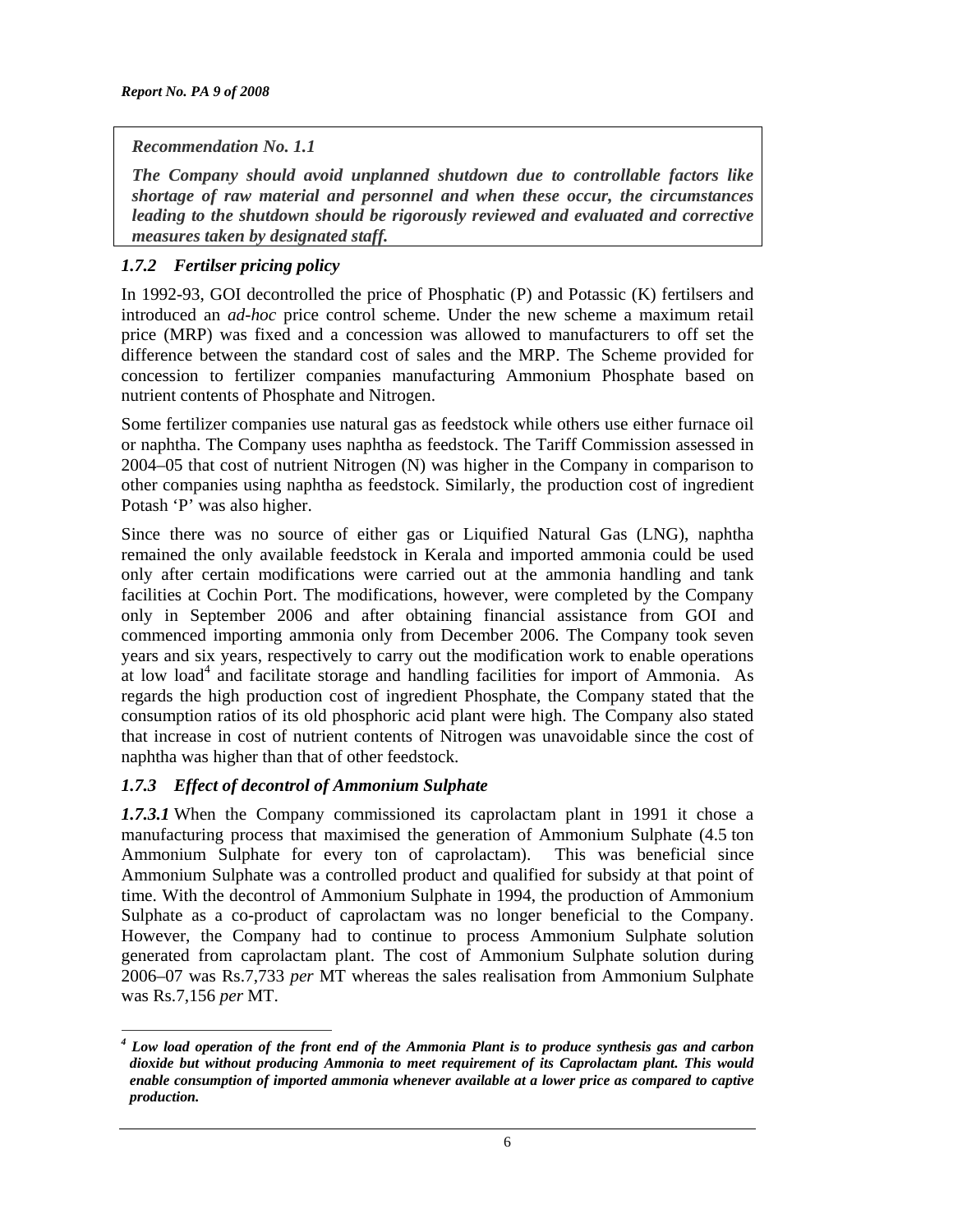The Management stated (September 2007) that higher cost of production of Ammonium Sulphate was due to high cost of captive Ammonia. The Company had taken steps like resorting to import of Ammonia to reduce costs and their impact would be assessed in subsequent periods.

## *1.7.4. Conversion of feedstock*

*1.7.4.1* The Company used naphtha as feedstock in its Ammonia plant and furnace oil as fuel in boilers. Most fertiliser companies in India, however, used Natural Gas as feedstock. Gas-based plants had a distinct edge over naphtha-based plants in terms of lower capital cost, lower energy consumption per output, and ability to achieve higher capacity utilisation.

The Company proposes to switch over to LNG as feedstock to save on cost of production of Ammonia by using LNG instead of naphtha. However, this would depend on the proposed LNG Terminal at Kochi that is expected to be completed by February 2011. Thus, the Company has to continue uneconomical operations till completion of the LNG project in 2011 due to non-availability of LNG.

The Management stated (September 2007) that it was exploring various options for using cheaper feedstock to bring down the cost of production as the proposed LNG terminal was getting delayed.

### *1.7.5 Action Plan for performance improvement*

*1.7.5.1* GOI sanctioned financial assistance of Rs.226.88 crore in 2001–02 and Rs.87.80 crore in 2002-03 to the Company by waiver of outstanding interest on GOI loan for the period from 1998–99 to 2001–02. Despite this relief, the Company continued to incur losses. The Company was referred to the Bureau for Reconstruction of Public Sector Enterprises (BRPSE) in 2004–05 as a sick company under the provisions of Sick Industrial Companies (Special Provisions) Act, 1985. GOI approved (April 2006) a financial relief package of Rs.670.37 crore, comprising waiver of all outstanding interest as on 31 March 2005 amounting to Rs.85.77 crore. It also approved conversion of 50 *per cent* of the outstanding GOI loan of Rs.584.60 crore as on 31 March 2005, (*i.e.*, Rs.292.30 crore) into equity capital, write off of non-Plan loan of Rs.60 crore and the outstanding balance of GOI loan of Rs.232.30 crore as on 31 March 2005.

The Company submitted (February/March 2005) an Action Plan to BRPSE/GOI that spelt out certain short-term, medium term and long-term measures to improve its performance. Some of key measures included in the Plan and action taken by the Company are discussed below:

*Short-term measures***:** The short-term measures contemplated critical maintenance of both Divisions of the Company and raising additional working capital loan of Rs.200 crore to ensure sustained production at optimum level. The Company was also to take measures to institute a tie-up to ensure uninterrupted supply of inputs *i.e*., Sulphuric Acid and Phosphoric Acid. The Ammonia Plant was to be improved for low load operation to take advantage of the lower cost of imported ammonia. The objective of low load operation was to produce synthesis gas and carbon dioxide at a rate that would just meet the requirements of its caprolactam production to enable maximum utilisation of imported ammonia, whenever available at a lower price as compared to captive production, and thereby reduce the cost of production.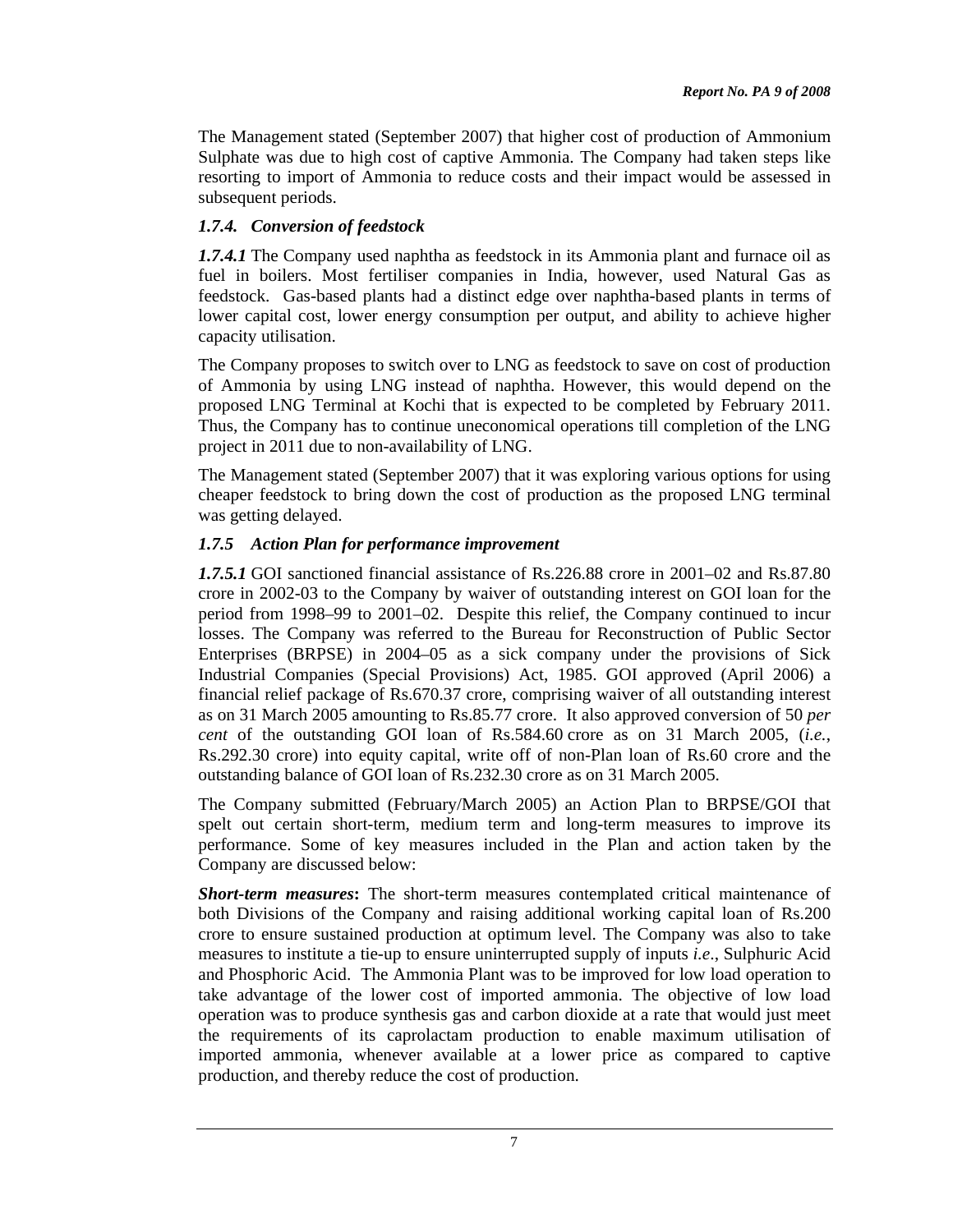*Medium term measures***:** These measures included centralisation of departments through organisational restructuring; redeployment and retaining of manpower on continuous basis to ensure effective succession planning. In addition, captive Phosphoric Acid plant capacity was to be enhanced and a switch over to LNG feedstock from 2009–10 was also contemplated.

*Long term measures***:** The long-term measure contemplated in the Action Plan was the disposal of gypsum through a project on Build Operate Own and Transfer (BOOT) basis or possible joint venture.

## *Status of implementation of Action Plan*

Audit reviewed implementation of the measures contemplated in the Action Plan. The findings are discussed below:

*1.7.5.2* The Company prepares division-wise annual maintenance plans in advance including major repairs for jobs to be undertaken during a year. The works under the annual maintenance plan, which were required for continuous operations were prioritised and carried out subject to availability of funds. The remaining works were carried over to the next annual maintenance period. During the period 2002-03 to 2006-07 the Company incurred an average expenditure of Rs.8.49 crore *per annum* towards repairs and maintenance of the plant and machinery. This constituted 2.6 *per cent* of the annual operating expenditure. However, it was observed that due to paucity of funds revamping/replacement was carried out as and when an equipment malfunctioned rather than complying with annual maintenance. For instance, instead of undertaking annual repairs of the damaged wooden cooling towers in the three plants, these were replaced (August 2005/November 2005) with new wooden structures at a total cost of Rs.1.91 crore after they collapsed during 2004-05.

The Management stated (September 2007) that maintenance works were regularly carried out and due to financial constraints, high value works like rebuilding of cooling towers, even though envisaged, were kept in abeyance. The fact remains that Company's nonadherence to carrying out maintenance activities as per plan adversely affected the operations of the plants.

*1.7.5.3* The production of Ammonia in the 900 TPD plant was uneconomical since its commissioning because of the high cost of naphtha and furnace oil. As long as the variable cost of captive ammonia was cheaper than the cost of imported ammonia, it would be economical to operate the plant. But the variable cost of captive ammonia (Rs.14,916/MT) during 2004–05 exceeded the cost of imported ammonia (Rs.11,865/MT). Given the need to use imported ammonia and reduce its captive production, the Company decided (1999-2000) to carry out certain modifications to the existing facilities to enable the plant operations at a low load of 10 *per cent* and use imported ammonia but did not actively implement it till 2006-07. The modification works were completed in May 2007. There was also inordinate delay in completing the modification to the ammonia storage and handling facility at Cochin Port to enable import of ammonia. The work was completed only in September 2006.

The Management stated (September 2007) that considerable work was involved in modifying the ammonia plant to operate at low load. This could be completed and trial run was taken only in June 2007. However, abnormal delay in commencing the low load operation of the ammonia plant and carrying out modification work to facilitate storage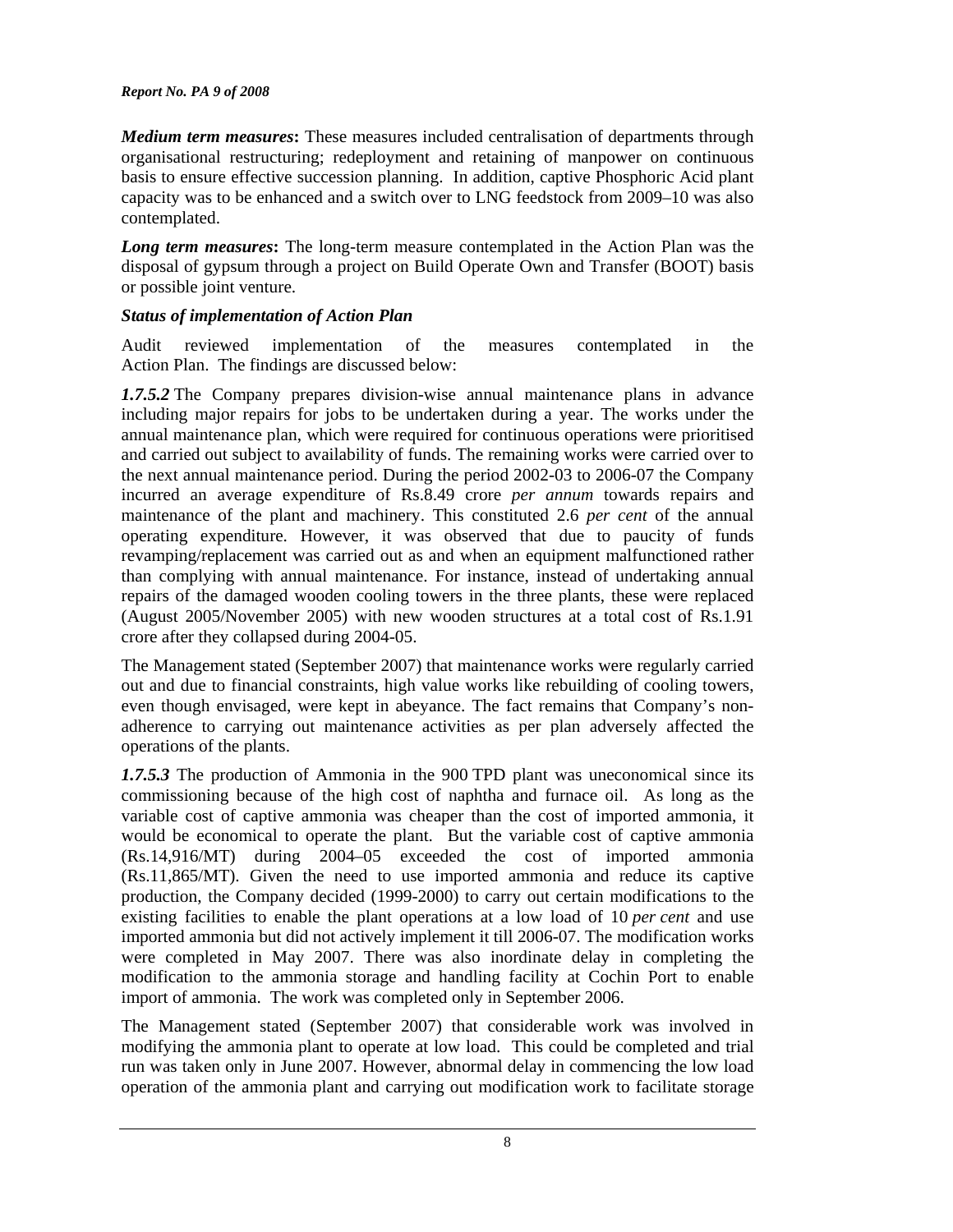and handling of imported ammonia resulted in the Division continuing to operate the plant with captive ammonia and the savings through use of cheaper imported ammonia could not be achieved.

*1.7.5.4* Centralisation of personnel was completed in Materials, Personnel and Finance Departments. In respect of other departments, the work was in progress. Redeployment of manpower was yet to be undertaken (October 2007). As against a sanctioned strength of 239 managers and 877 personnel, the Division employed 190 managers and 1097 non– managerial staff respectively (March 2007), leading to an excess of 220 non-managerial staff. This was despite separation of 377 personnel (95 managers and 282 non-managers) under the Voluntary Retirement Scheme during the period from 2002–03 to 2006–07.

The Management stated (September 2007) that the surplus manpower was mainly in unskilled categories arising out of outsourcing of canteen facilities, loading, *etc.* The fact remains that the surplus manpower was yet to be redeployed (December 2007).

*1.7.5.5* For disposal of over 30 lakh MT gypsum held in Company premises, the Action Plan envisaged exploration of possibilities of inviting other parties on a BOOT basis for manufacturing bricks and building materials. Apart from calling for expressions of interest from interested parties for setting up manufacturing facilities in November 2005, no progress had since been made and the accumulated gypsum was yet to be disposed off (October 2007).

The Management stated (September 2007) that Gypsum sales had increased and that various options for joint ventures, *etc.,* were being pursued. However, 30 lakh MT gypsum was awaiting disposal as on 31 October 2007, and the Company had not so far finalised any joint venture arrangements.

*1.7.5.6* While the Action Plan had envisaged enhancement of the capacity of the captive Phosphoric Acid plant, even the existing capacity was not fully utilised and Phosphoric Acid produced during 2006–07 was less than even two *per cent* of the installed capacity.

The Management stated (September 2007) that it was cheaper to outsource phosphoric acid than to produce it at the Division. Yet, the Company itself had proposed to enhance Phosphoric Acid capacity in its Action Plan submitted to BRPSE/GOI in March 2005.

*1.7.5.7* The Company had projected a marginal profit for the year 2006–07 whereas it incurred a loss of Rs.124.73 crore.

Therefore, the Company was unable to effectively implement key components of the action plan with regard to capacity utilisation, consumption of raw materials and utilities and to address issues related to the high cost of production.

The Management attributed (September 2007) the loss to increase in prices of raw materials over and above the projections made to BRPSE. The reply does not, however, address other relevant factors like high down time, excess consumption of materials and utilities.

*1.7.6* The projections to BRPSE/GOI did not address revenue generating measures *viz.,* disposal of carbon dioxide vented into the atmosphere as discussed below:

The 900 TPD Ammonia plant of the Division generated 18.70 lakh MT carbon dioxide during 2002-03 to 2006-07. The Company sold 53720 MT in the same period to nearby units at a price ranging between Rs.2,000 and Rs.2,050 per MT and 90100 MT was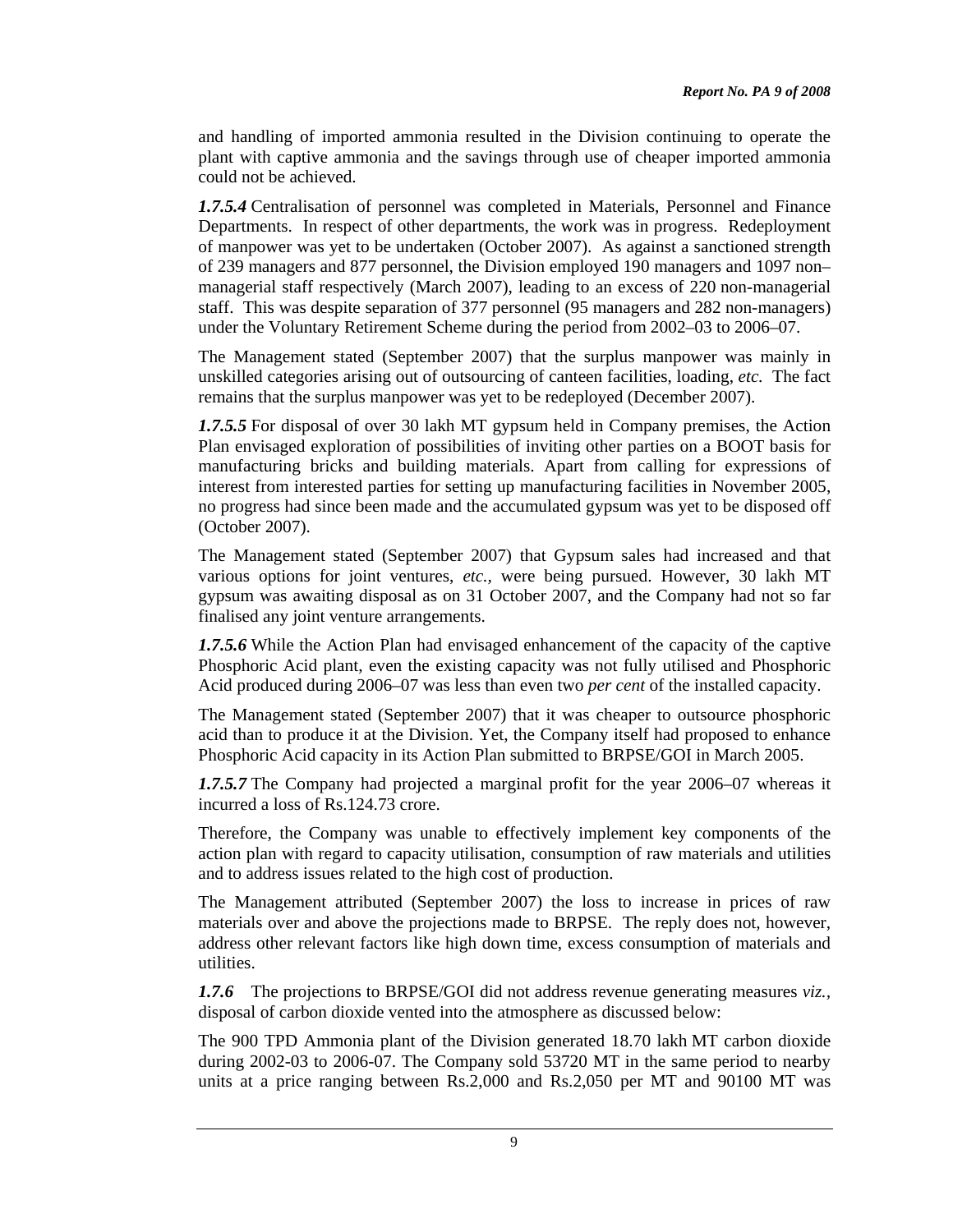internally consumed in the production of caprolactam. The remaining 17.26 MT of carbon dioxide was vented into the atmosphere, which apart from adding to ecological pollution was a loss of revenue. Audit had recommended in February 2005 that the Company should explore the possibility of marketing the carbon dioxide that it vented to generate additional revenue. It was only in December 2006 that the Company decided to call for expressions of interest for outright purchase of carbon dioxide/processing (including purification and conversion to liquid carbon dioxide and/or dry ice). Though two parties expressed interest, the Company was yet to take final action on the offers (October 2007).

The Management stated (September 2007) that excess carbon dioxide would not be available in the near future as the ammonia plant was under shut down. In the event of the plant being operated at rated capacity, the disposal of carbon dioxide would be explored. However, as mentioned earlier the Company had already vented 17.26 lakh MT carbon dioxide during 2002-03 to 2006-07 and had not seriously entered into any agreement to sell its vented carbon dioxide till such time as the plant was shut down and earned additional revenue.

During discussions (October 2007) the Management, while agreeing with Audit, stated that it would explore all possible options to market the excess carbon dioxide so as to generate revenues.

### *Recommendation No. 1.2*

*The Company should implement a plan of action whereby surplus carbon dioxide is sold to generate additional revenues for the Company.* 

## *1.7.7 Consumption of raw materials and utilities*

The Company had not reviewed the consumption of raw material/utilities so as to revise its consumption norms/standards. The Cost Auditors analysed the consumption of certain raw material/utilities by the various plants with reference to the actuals for the previous year and reported that the standards fixed by the Company for consumption of raw material/utilities were on the liberal side. The value of excess consumption during the period 2002–03 to 2005–06 as calculated by the Cost Auditors was Rs.22.34 crore as shown in *Annexure III*. This was mainly due to recurring excess consumption of steam, power and furnace oil. The Company in its reply to the Cost Auditors stated that excess consumption was due to low load operation, minimum maintenance of old plants due to financial crunch, intermittent stoppage, startup and quality of sulphur. The remedial measures, if any, taken by the Company to reduce the excess consumption were not on record.

The Management, while confirming the cost figures given in *Annexure III*, stated (September 2007) that critical maintenance activities were identified and carried out during annual turn rounds (ATRs), to ensure availability of plants and machineries for continuous operations. However, running of plants at lower capacities due to financial crunch adversely affected the consumption ratios.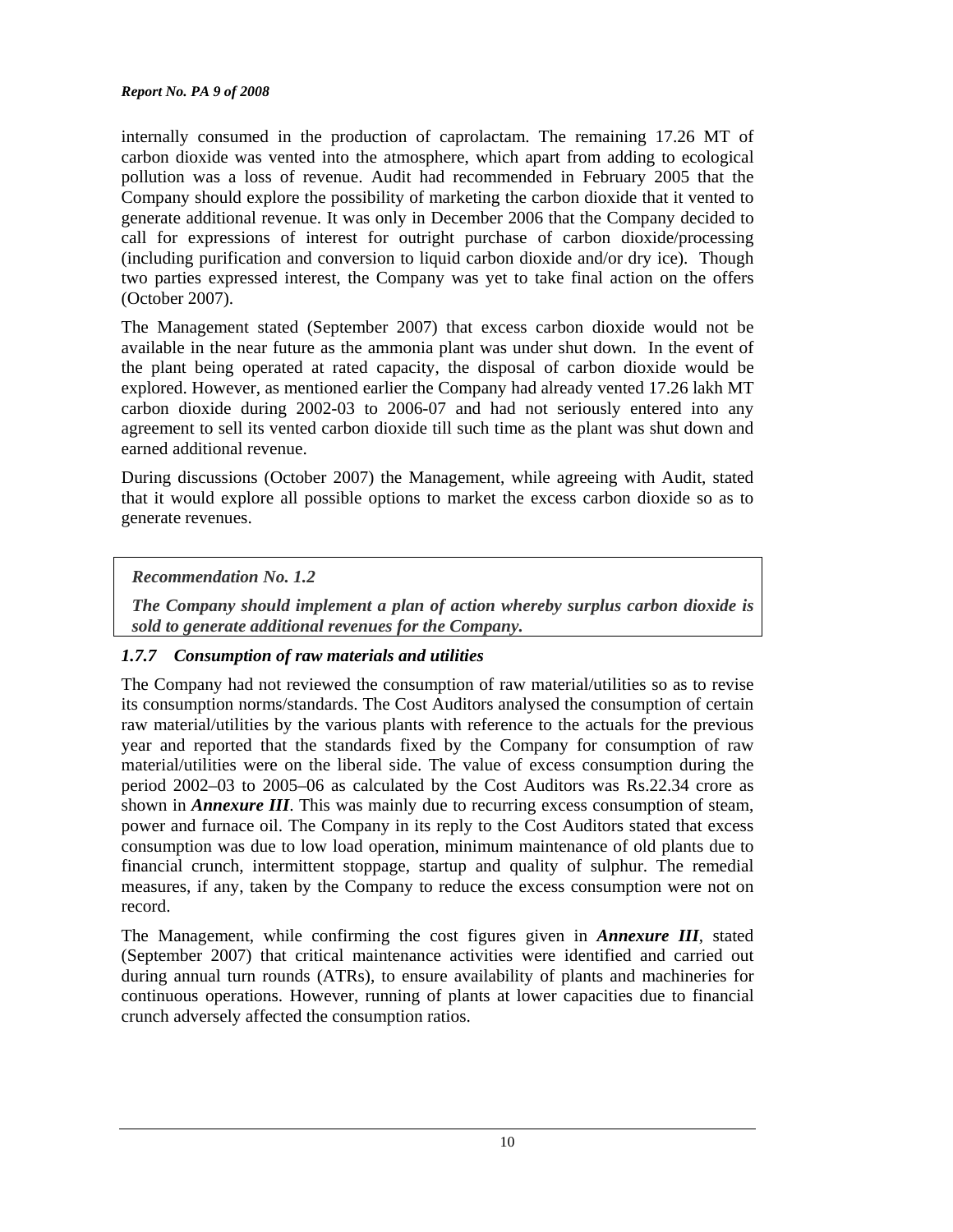*Recommendation No. 1.3* 

*The Company should implement a time bound action plan to reduce excess consumption of raw materials and utilities, establish procedures and define staff responsibilities to monitor the implementation.* 

## *1.7.8 Pollution control*

## *1.7.8.1 Delay in commissioning of scrubbing system*

The Company procured (July 2002) equipment worth Rs.1.32 crore for installation of a scrubbing system in the ammonium phosphate plant for pollution control. This was, however, not utilised at all due to technical problems such as failure of fans and blowers and despite efforts by the equipment supplier to rectify the defects, the system failed. As a result, the fluorine–emission level was  $88 \text{ mg}/\text{Nm}^3$  as against  $10 \text{ mg}/\text{Nm}^3$  fixed by the Pollution Control Board. The Company could rectify the system and put it in service only in June 2007. Delay in commissioning the equipment defeated the objective of containing the emission levels during 2003-04 to 2006-07.

The Management stated (September 2007) that several modifications were to be carried out to the scrubbing system before commissioning.

## *1.7.8.2 Failure to control excessive emission of sulphur dioxide*

It was proposed, in August 2003, to install a Scrubbing unit (estimated cost Rs.2.6 crore) to reduce the excessive emission of sulphur dioxide during start-up of sulphuric acid plant. This was yet to be implemented (November 2007). The delay aggravated air pollution in the area and led to complaints from local residents and associations. With installation of a proper system, sulphur dioxide could be retrieved and its emission controlled.

The Management stated (September 2007) that non-installation of the scrubber system was due to the financial crunch and that the Scrubbing unit would be installed in November 2007.

### *Recommendation No. 1.4*

*The Company should ensure that factors contributing to pollution are controlled and take corrective action in a time bound manner.* 

### *1.8. Conclusion*

The present circumstances in which the Company is operating appear unlikely to be economical, efficient and effective. The continued dependence on high cost naphtha as feedstock has finally led to shutting down the ammonia plant at Udyogamandal Division, since its operation is not viable. On the other hand, increases in input prices like sulphur and rock phosphate have also adversely affected the Company. These increased input prices, coupled with excess consumption of material and aging plants, have only compounded the Company's problems and adversely restricted its viable operations. Even if the LNG Terminal were to be commissioned in 2011 as expected, the Company's future in the interim period is uncertain. It would be noted that the financial relief package granted by Government of India was mainly write-off of loans/interest and